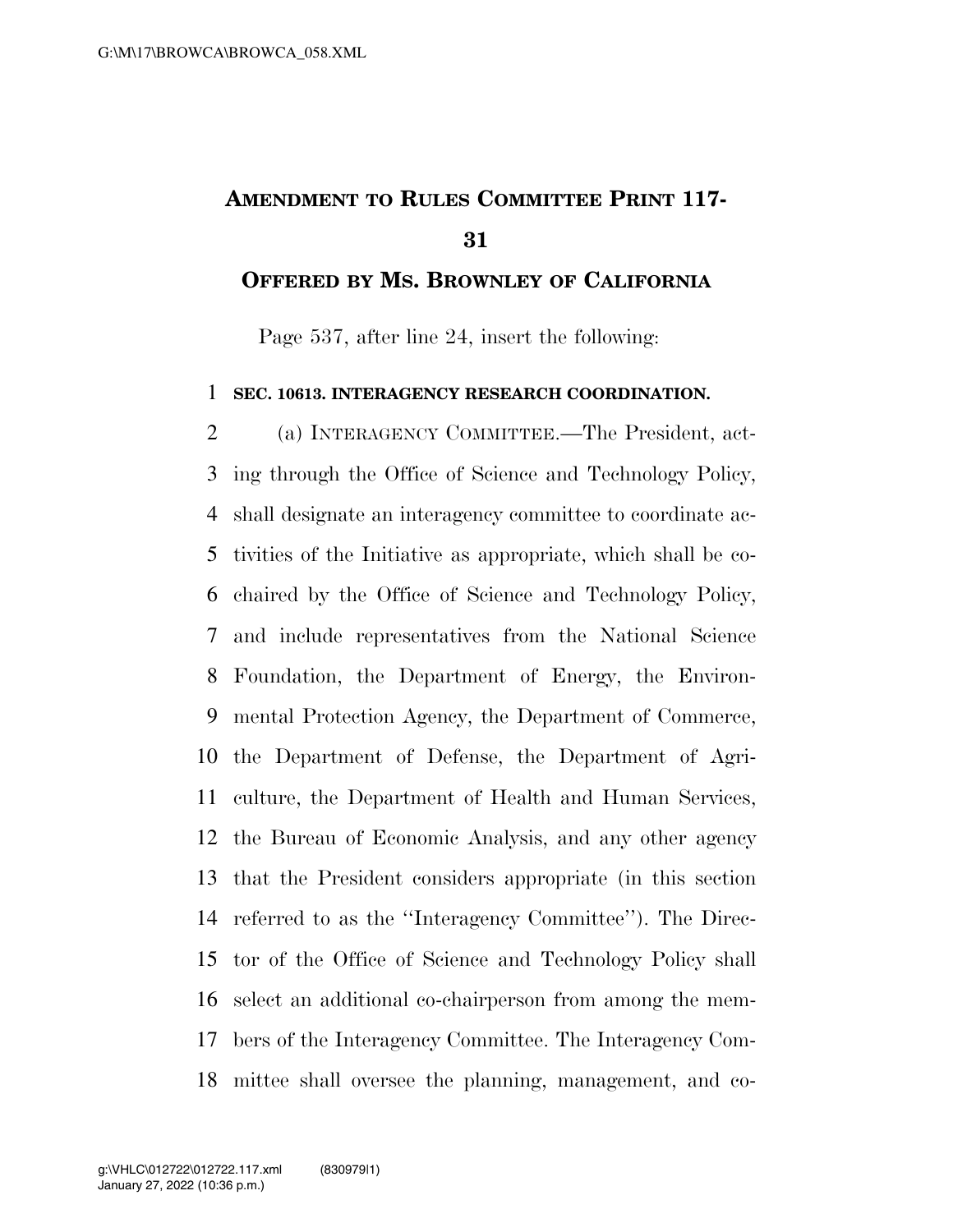ordination of the Initiative. The Interagency Committee shall—

 (1) provide for interagency coordination of al- ternative protein research, development, deployment, and other activities undertaken pursuant to the Ini-tiative;

 (2) establish and periodically update goals and priorities for the Initiative;

 (3) develop, not later than 12 months after the date of the enactment of this Act, and update every 3 years thereafter, a strategic plan submitted to the Committee on Science, Space and Technology and the Committee on Commerce, Science, & Transpor- tation that guides the activities of the Initiative for purposes of meeting the goals and priorities estab- lished under (and updated pursuant to) paragraph (2) and describes the Initiative's support for long- term funding for interdisciplinary alternative protein research and development; and

 (4) develop a plan to utilize Federal programs, such as the Small Business Innovation Research Program and the Small Business Technology Trans- fer Program as described in section 9 of the Small Business Act (15 U.S.C. 638), in support of the ac-tivities described in section 10403(b)(3).